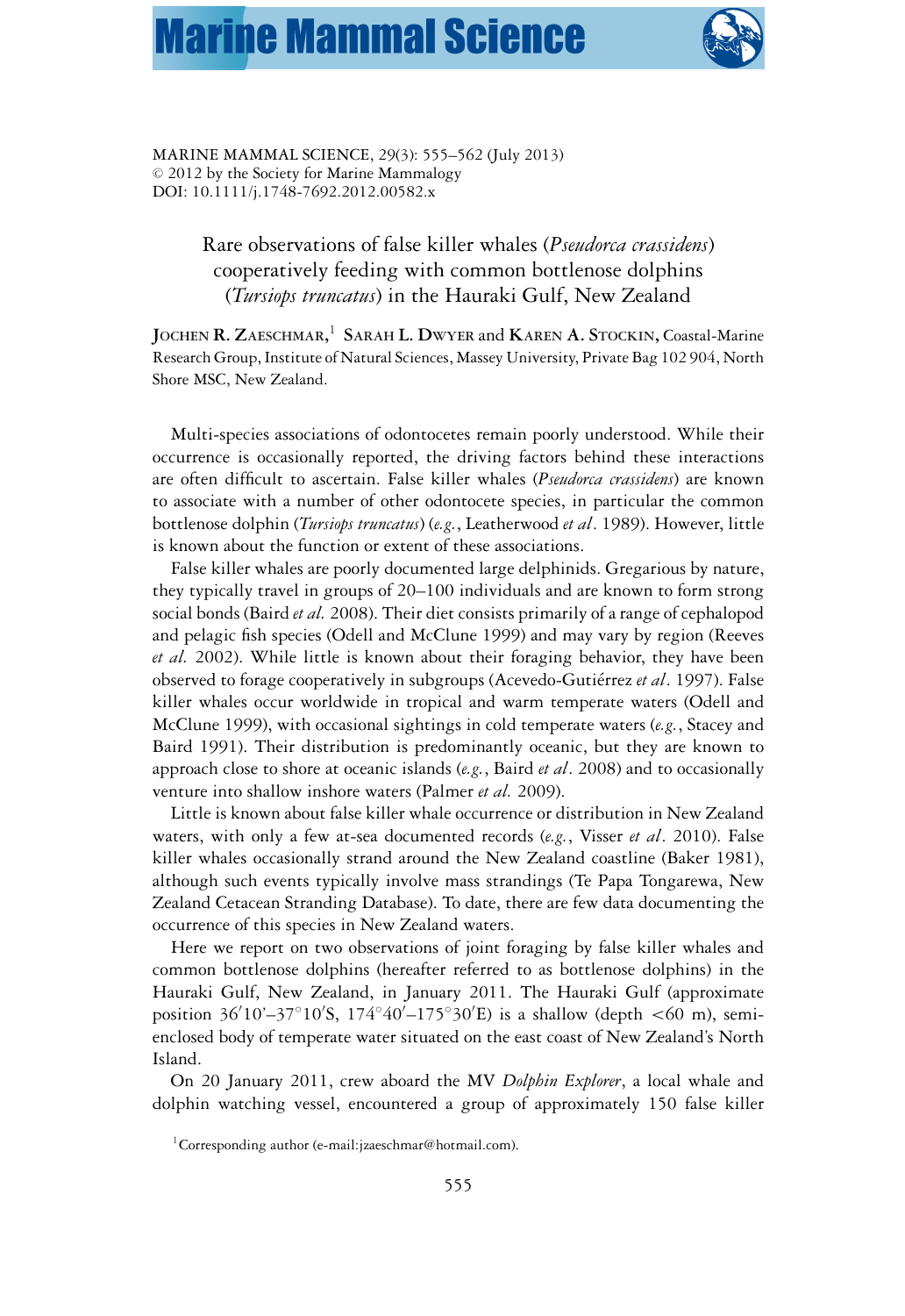

*Figure 1.* A false killer whale (*Pseudorca crassidens*) and a bottlenose dolphin (*Tursiops truncatus*) encircling a shoal of kahawai (*Arripis trutta*) using a carouseling technique and (insert) a false killer whale holding a kahawai in its jaws in the Hauraki Gulf, New Zealand on 20 January 2011. Photo by Sarah Gardner.

whales at 36°34.73'S, 174°58.26'E in 43 m of water. The whales were observed in association with a group of approximately 150 bottlenose dolphins, assumed to be the offshore ecotype (Baker *et al.* 2010) based on the prevalence of oval body scars presumed to be the result of cookie cutter shark (*Isistius* sp.) bites (Dwyer and Visser 2011), as well as morphological differences manifested by a more robust body form. Both species were interspersed into mixed-species subgroups over an area of approximately  $4 \text{ km}^2$ . Each mixed species group was foraging as indicated by leaps, asynchronous dives and the association of sea birds (Acevedo-Gutiérrez *et al*. 1997).

Nondirectional feeding, as characterized by back and forth movements of individuals heading in different directions and diving asynchronously (Acevedo-Gutiérrez *et al*. 1997) was also recorded, with some false killer whales and bottlenose dolphins observed with unidentified fish in their jaws. Large numbers of flesh-footed shearwaters (*Puffinis carneipes*) were present during the encounter, with many scavenging on floating fish remains. One of these mixed-species subgroups was approached by the observing vessel for closer inspection. This mixed-species subgroup was observed driving a shoal of kahawai (*Arripis trutta*) to the surface (Fig. 1), encircling them using a carouseling technique as described for bottlenose dolphins by Bel'kovich *et al.* (1991). Additionally, bubble bursts were emitted to presumably herd the fish into a condensed "bait ball" (Fig. 2). During this period, the fish were driven closer to the observing vessel with the hull eventually acting as a barrier that restricted the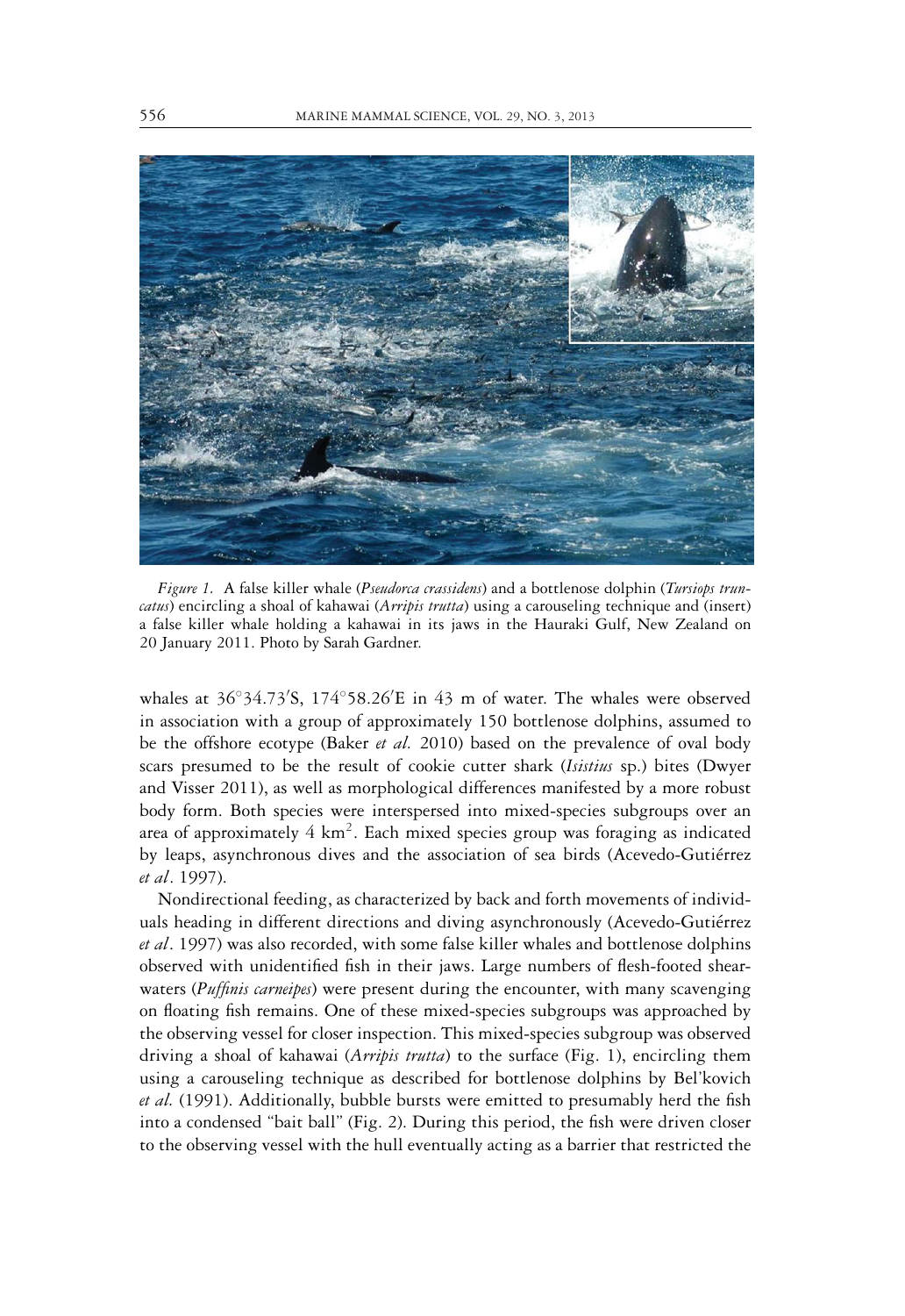

*Figure 2.* Bubble bursts used by a mixed-species group of false killer whales (*Pseudorca crassidens*) and bottlenose dolphins (*Tursiops truncatus*) to herd a shoal of kahawai (*Arripis trutta*) into a tight "bait ball". Hauraki Gulf, New Zealand, 20 January 2011. Photo by Cathy Goeldner/Explore Images.

shoal's horizontal movement (Fig. 3) effectively using a wall-formation technique (Bel'kovich *et al*. 1991). Despite efforts to slowly maneuver the vessel away from the bait ball, the mixed-species group continued to restrict the shoal against the hull, while taking turns to feed on individual fish. Several false killer whales were observed with kahawai in their mouths (Fig. 1 insert) and some bottlenose dolphins carried unidentified fish remains presumed to be kahawai also. While both species could be seen to encircle the shoal (Fig. 1) only false killer whales were actually observed ingesting kahawai. Additionally, despite both species being engaged in the herding of the fish, a certain degree of segregation between the two species was observed. Conspecifics were often in clusters of five to eight individuals and less than a body length apart, although generally two to three body lengths away from members of the other species. However, on occasion heterospecific group members were less than one body length apart. The encounter was terminated after 1 h of observation due to time restrictions, with foraging by both species recorded throughout the entire duration. The mixed-species group remained in the area where they were initially encountered and continued to forage.

The second encounter occurred on 25 January 2011 when a mixed-species group of approximately 30 false killer whales and 60 bottlenose dolphins was sighted at 36◦31.45" S, 175◦06.00" E in 45 m of water by researchers aboard RV *Te Epiwhania*. The group, which included juveniles of both species, was travelling in a southerly direction as indicated by their consistent movement and short constant dive intervals,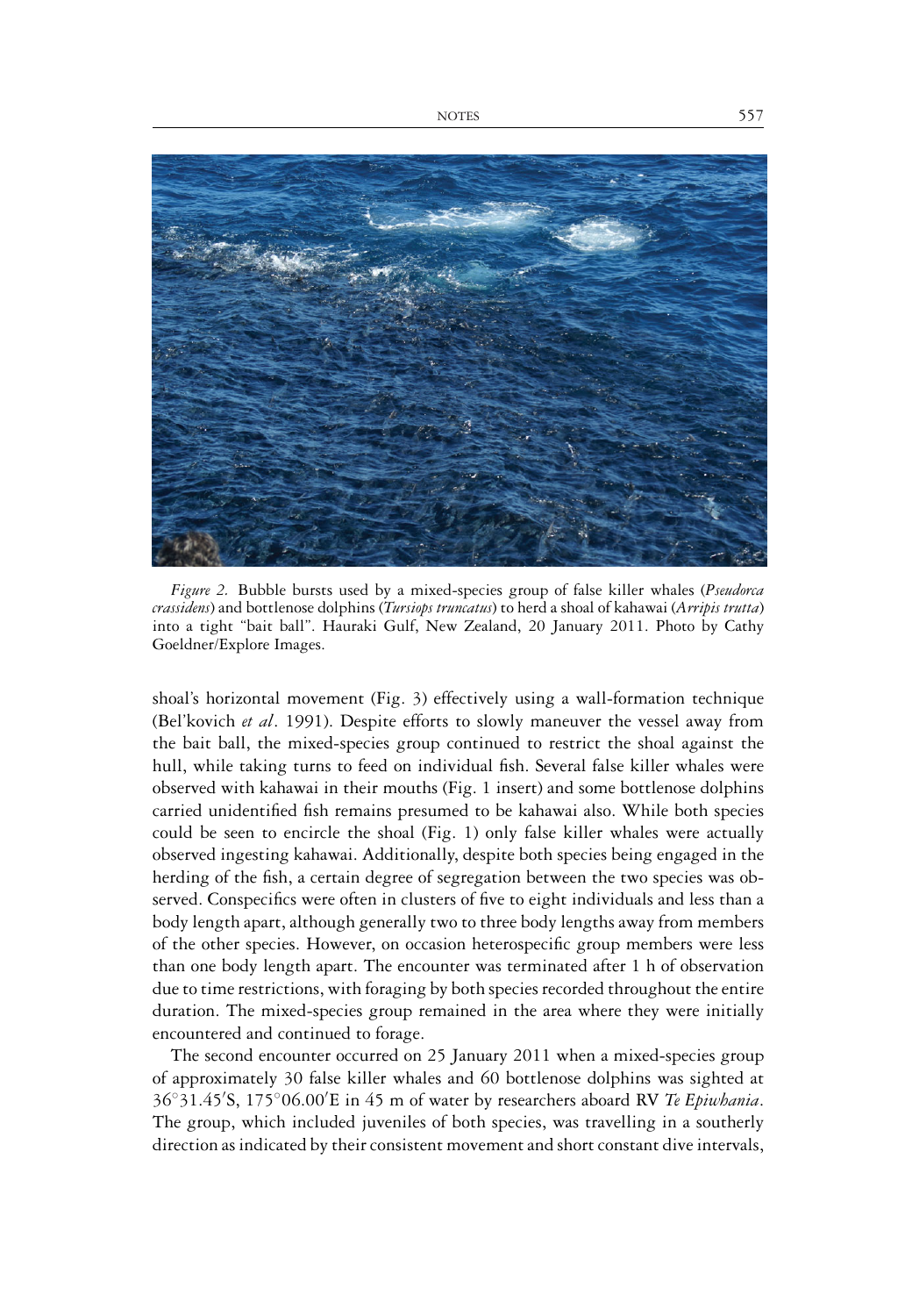

*Figure 3.* A shoal of kahawai (*Arripis trutta*) being herded against the hull of the observation vessel by false killer whales (*Pseudorca crassidens*) and bottlenose dolphins (*Tursiops truncatus*) in the Hauraki Gulf, New Zealand on 20 January 2011. Photo by Sarah Gardner.

and was separated into approximately six single-species subgroups dispersed over approximately 3 km<sup>2</sup>. Initially, the entire group was traveling at *ca*. 10 km/h for a distance of 4 km, after which all individuals altered course to a westerly direction and traveled a further 3 km before slowing and changing behavioral state to milling, as indicated by no net movement, short dive intervals and surfacing facing different directions. Approximately 5 min later, both species were observed foraging together in association with flesh-footed shearwaters that were again observed feeding on the fish remains. Subsequently, a single-species subgroup of false killer whales were closely observed foraging, with other single species groups remaining dispersed over approximately 2  $km^2$ . Afterwards, a single species subgroup of bottlenose dolphins was recorded using the carouseling and bubble burst technique described during the first encounter, to herd a shoal of kahawai, with individuals taking turns to swim through the bait ball to feed. Throughout the 45 min period of feeding observations all individuals slowly tracked north, with occasional short periods of milling recorded between foraging bouts. For bottlenose dolphins, the herding of fish was visible from the surface, with the prey species identified as kahawai. However, prey species could not be determined for false killer whales despite observations of fish in their mouths. A certain degree of segregation between species, as outlined previously, was again observed. The encounter was terminated after 2 h when the research vessel departed to rejoin a predetermined survey track. Upon departure, the mixed-species group continued to forage whilst slowly moving in a northerly direction.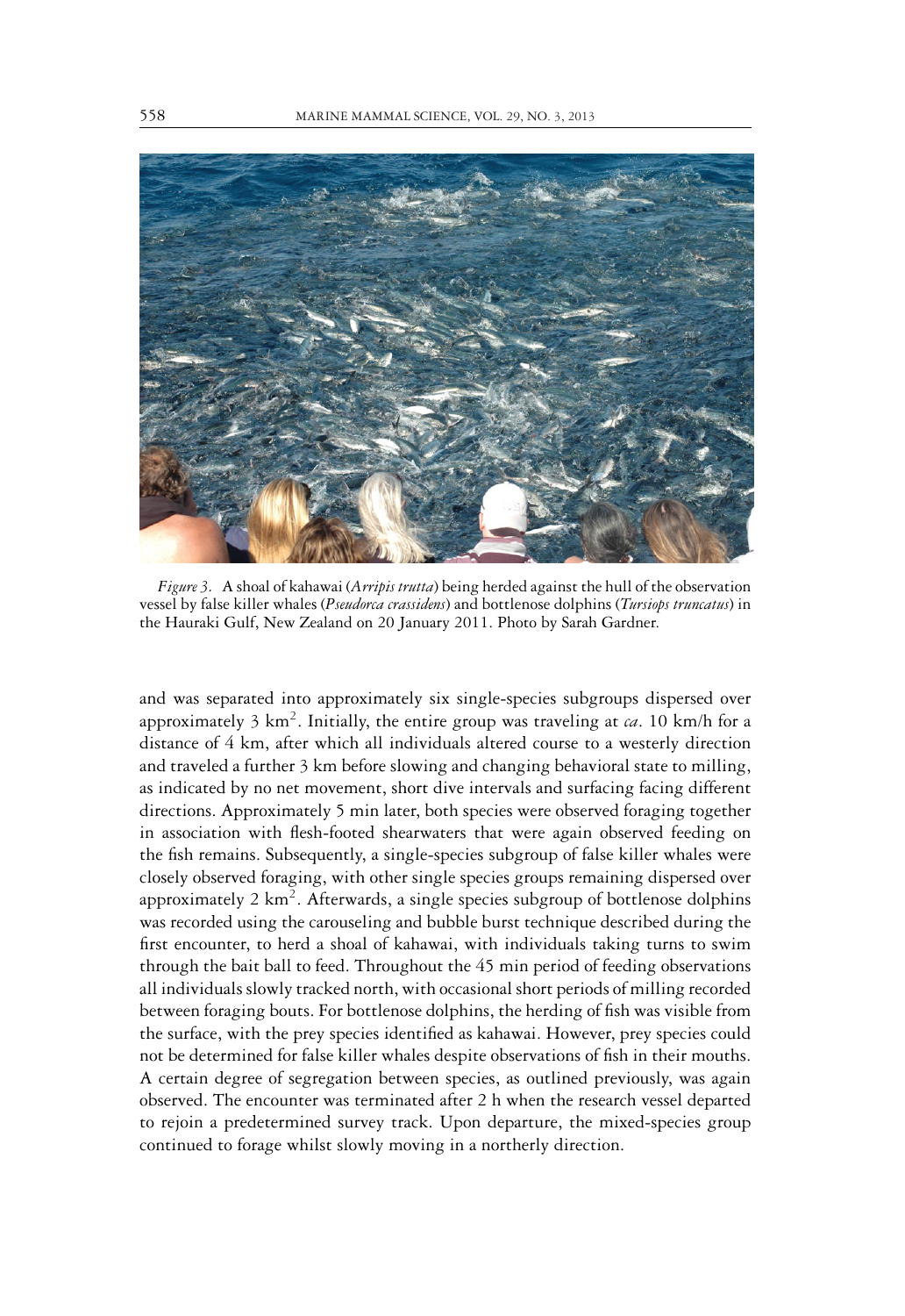Photo-identification of false killer whales was conducted during both encounters, with individuals entered into the New Zealand False Killer Whale Identification Catalogue (JRZ, unpublished data). Twenty five and 13 whales were identified during the first and second encounters, respectively, with at least eight individuals in common between the two encounters.

False killer whales are known to associate with other cetaceans and have been observed in close, nonaggressive association with a number of species including rough-toothed dolphin (*Steno bredanensis*) (Leatherwood *et al*. 1989), Risso's dolphin (*Grampus griseus*) (Best and Reeb 2010), pantropical spotted dolphin (*Stenella attenuata*) (Miyazaki and Wada 1978), short-finned pilot whale (*Globicephala macrorhynchus*) (Flores *et al.* 2003) and in particular, bottlenose dolphin (*e.g.*, Flores *et al*. 2003, Best and Reeb 2010). Despite these records, only very few observations of false killer whales foraging in mixed-species associations with other cetaceans have been documented (Tsutsumi *et al.* 1961). While the extent and nature of these associations remain poorly documented or understood, joint foraging—as observed during these encounters—may play a role in the formation of these interspecific groups. Standard benefits of group formation in cetaceans may also apply in this case (Norris and Schilt 1988). Given that the prey are found in large schools that are likely not to be completely depleted by one species alone, the increase in numbers, achieved by the formation of these mixed species groups is likely to result in greater foraging success due to an increased likelihood of encountering prey. As both species were observed feeding on the same prey species, albeit not during the same encounter, and herding a common prey species in an apparently cooperative manner, the association appears to be mutualistic. Packer and Ruttan (1988) suggest that size and abundance of prey are important determinants of predator cooperation during foraging with small, multiple prey favoring cooperation by its captors further supporting mutualism. However, based on these observations alone, parasitism, in the form of one species taking advantage of the other's superior prey locating abilities, cannot be dismissed. While joint herding by both species was observed during the first encounter, foraging was clearly segregated during the second encounter, despite the apparent pursuit of the same prey species. Further data are required to determine the underlying factors behind these different foraging strategies.

A lower risk of predation via better predator detection and a decreased probability of any one individual to be attacked due to the larger aggregation size may also play a role (Norris and Schilt 1988). Fatal attacks by killer whales (*Orcinus orca*) on both false killer whales and bottlenose dolphins have been observed in New Zealand waters (Visser *et al*. 2010), showing that predation is a bona fide threat for both species.

The use of bubbles during prey capture has been widely described for mysticete species, in particular the humpback whale (*Megaptera novaeangliae*) (*e.g.*, Sharpe and Dill 1997). Although using bubbles to herd prey during foraging is not common among delphinids, it has been observed in Atlantic spotted dolphin (*S. frontalis*) (Fertl and Würsig 1995), short-beaked common dolphin (Delphinus delphis) (Neumann and Orams 2003), dusky dolphin (*Lagenorhyncus obscurus*) (Trudelle 2010) and killer whale (Similä and Ugarte 1993). While bottlenose dolphins are known to use bubbles in a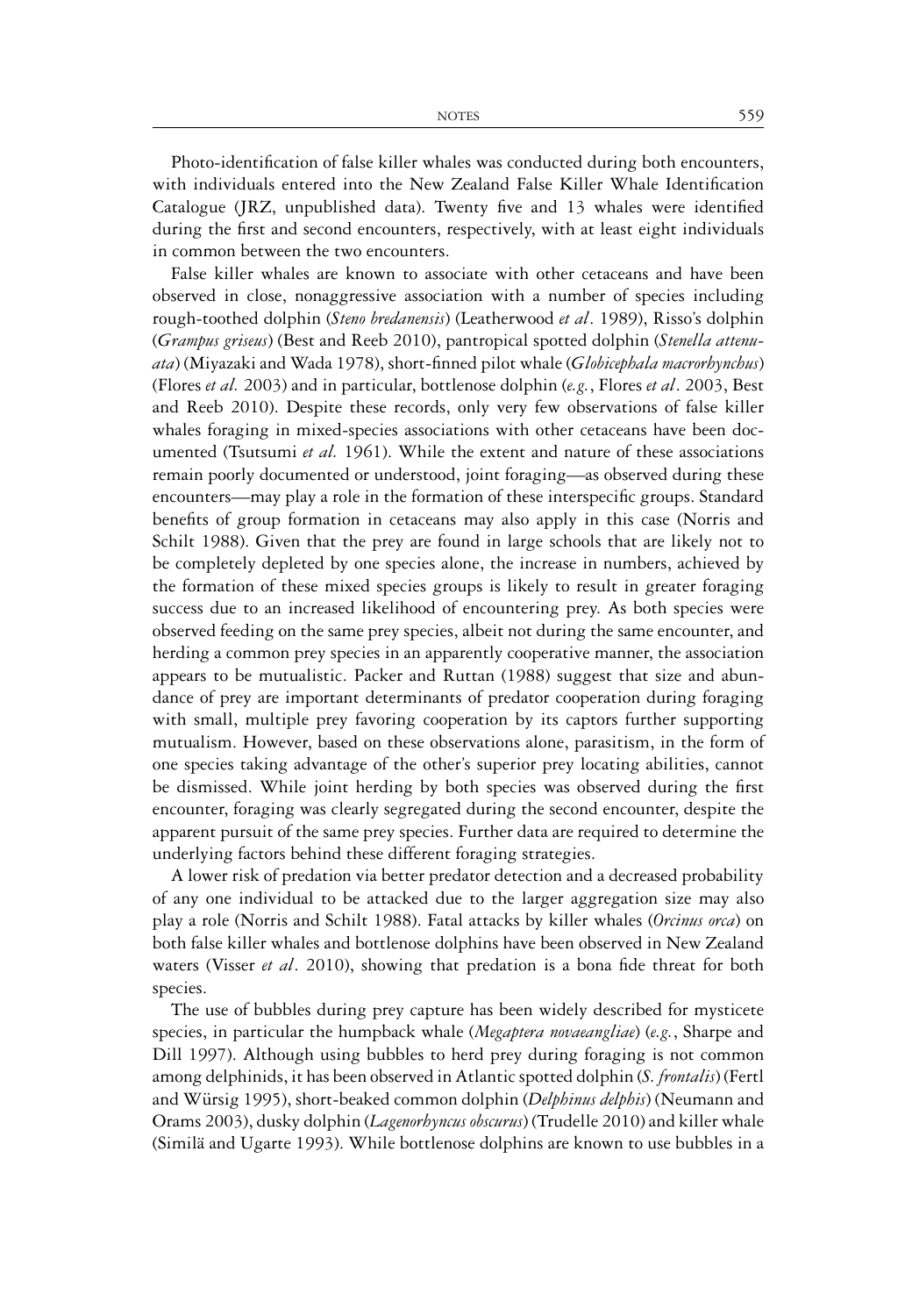social context (Marten *et al.* 1996), there are very few records of this technique being used during feeding (Fertl and Wilson 1997). To date, bubble herding has not been documented for false killer whales. However, false killer whales have been observed to use bubbles underneath an observation vessel in Hawaiian waters where mahi mahi (*Coryphaena hippurus*) were known to be present. In this case, it was assumed that the bubbles were used to dislodge fish attempting to evade predation.<sup>2</sup>

The proximity of false killer whales to the surfacing bubbles during the first encounter suggests that they were producing at least some of the bubbles and observations during the second encounter confirmed that bottlenose dolphins were emitting bubbles. While coordinated foraging by mixed species groups of false killer whales and bottlenose dolphins has been observed previously in New Zealand waters (JRZ, unpublished data) the use of bubbles has not previously been recorded. Given that these are among the first observations of bubble herding for either species, it is not possible to ascertain if this constitutes broad scale behavior or a specific strategy adopted by this particular group or population.

Kahawai is a schooling coastal species endemic to areas within temperate Australasian waters (Paulin 1993). While kahawai is a known prey species for bottlenose dolphins in New Zealand waters (Constantine and Baker 1997), it has, to date, not been reported as a prey species for false killer whales. While predation on a coastal fish species may simply constitute opportunistic feeding, it may also suggest that foraging in nearshore or inshore waters may occur more frequently than is currently being reported.

Inshore movements of false killer whales are thought to be associated with inward flowing water masses and the pursuit of food sources (Kasuya 1971), which may explain their appearance in the coastal waters of the Hauraki Gulf. The scarcity of previous sighting reports in this region is consistent with the species preferring open oceanic waters (Odell and McClune 1999). The rare occurrence of false killer whales in the Hauraki Gulf, as well as photo-identification matches, suggests the two encounters observed over a five day interval likely represent the same group, or part thereof.

We recommend continued behavioral observations and photo-identification of false killer whales in New Zealand waters in order to gain insight into the nature and extent of these interspecific associations as well as population size. Given their infrequent occurrence and reported offshore distribution, satellite tagging (Baird *et al*. 2010) would be an advantageous method to gain further insight into habitat use, distribution and home range of this poorly described species.

## **ACKNOWLEDGMENTS**

The authors thank the management and crew of MV *Dolphin Explorer* and Explore Images for their ongoing support including contributions of photographs and sightings data, as well as for providing a research platform. In particular, we thank Sonja Clemens, Sarah Gardner,

<sup>2</sup>Robin W. Baird, Cascadia Research Collective,  $218^{1/2}$  West 4th Avenue, Olympia, WA 98501, June 2011.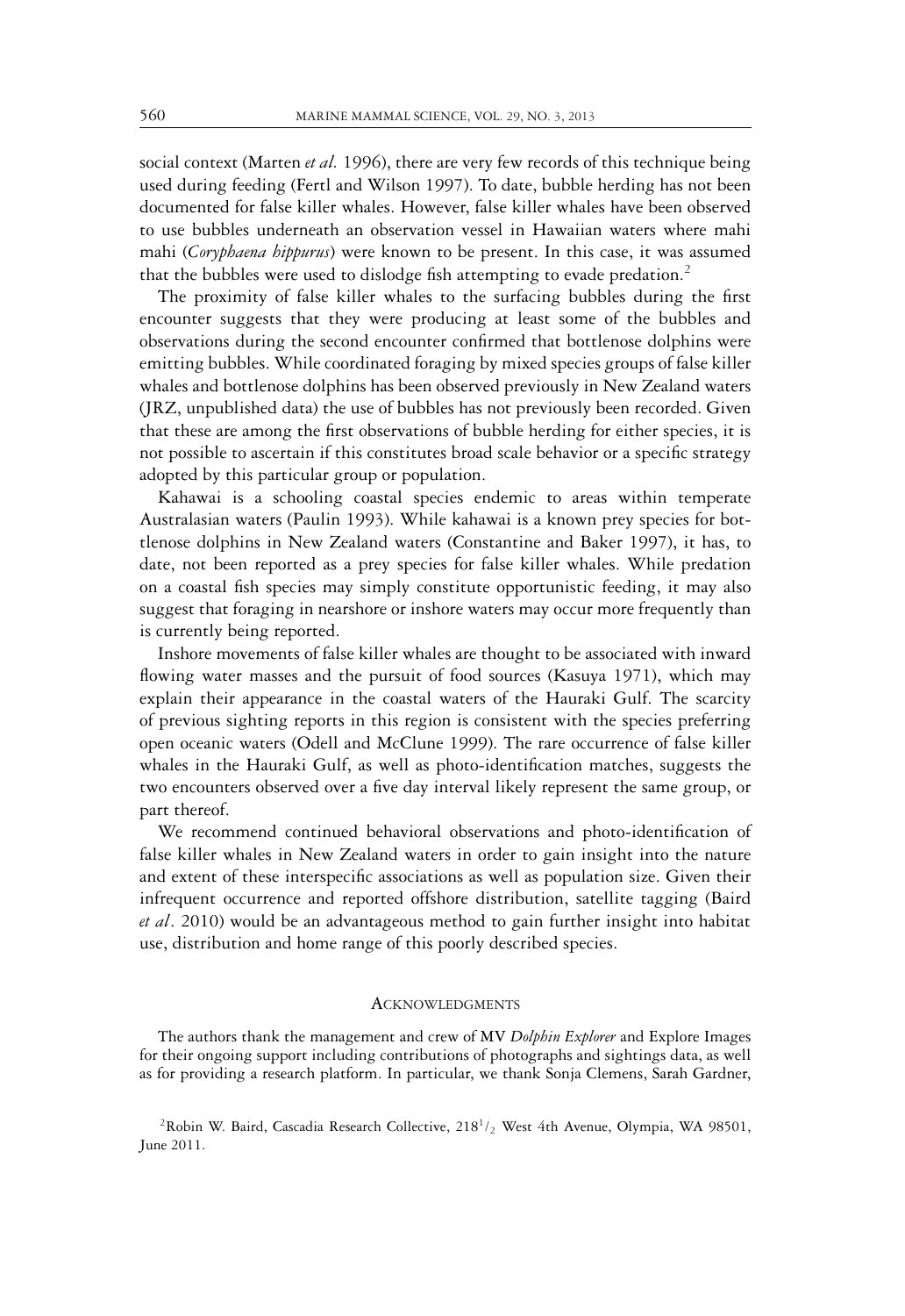Cathy Goeldner, Monica Greco, and Andy Light for supplying photographs and/or sighting information. We thank Robin Baird and three anonymous reviewers whose constructive feedback improved earlier drafts of this manuscript. Research onboard RV *Te Epiwhania* was funded by the New Zealand Department of Conservation, Auckland Conservancy, and Massey University. We thank Karen Elliott for assistance on the research vessel.

## LITERATURE CITED

- Acevedo-Gutiérrez, A., B. J. Brennan, P. Rodriguez and M. Thomas. 1997. Resightings and behavior of false killer whales (*Pseudorca crassidens*) in Costa Rica. Marine Mammal Science 13:307–314.
- Baird, R. W., A. M. Gorgone, D. J. Mc Sweeney, *et al*. 2008. False killer whales (*Pseudorca crassidens*) around the main Hawaiian Islands: Long-term site fidelity, inter-island movements, and association patterns. Marine Mammal Science 24:591–612.
- Baird, R.W., G. S. Schorr, D. L.Webster, D. J. Mc Sweeney, M. B. Hanson and R. D. Andrews. 2010. Movements and habitat use of satellite-tagged false killer whales around the main Hawaiian Islands. Endangered Species Research 10:107–121.
- Baker, A. N. 1981. Strandings of cetaceans on the New Zealand coast 1862–1981. Proceedings of the Wildlife Society NZVA, New Zealand 1:1–12.
- Baker, C. S., L. Chilvers, R. Constantine, S. Du Fresne, R. H. Mattlin, A. van Helden and R. Hitchmough. 2010. Conservation status of New Zealand marine mammals (suborders Cetacea and Pinnipedia), 2009. New Zealand Journal of Marine and Freshwater Research 44:101–115.
- Bel'kovich, V. M., E. E. Ivanova, O. V. Yefremenkova, L. B. Kazarovitsky and S. P. Kharitonov. 1991. Searching and hunting behaviour in the bottlenose dolphin (*Tursiops truncatus*) in the Black Sea. Pages 38–67 *in* K. Pryor and K. S. Norris, eds. Dolphin societies: Discoveries and puzzles. University of California Press, Berkeley, CA.
- Best, P. B., and D. Reeb. 2010. A near mass stranding of cetaceans in St Helena Bay, South Africa. African Journal of Marine Science 32:163–166.
- Constantine, R., and C. S. Baker. 1997. Monitoring the commercial swim-with-dolphin operations in the Bay of Islands. Science & Research Series No. 104. Department of Conservation, Wellington, New Zealand. 54 pp.
- Dwyer, S. L., and I. N. Visser. 2011. Cookie cutter shark (*Isistius* sp.) bites on cetaceans, with particular reference to killer whales (Orca) (*Orcinus orca*). Aquatic Mammals 37:111–138.
- Fertl, D. C., and B. Wilson. 1997. Bubble use during prey capture by a lone bottlenose dolphin (*Tursiops truncatus*). Aquatic Mammals 23:113–114.
- Fertl, D. C., and B. Würsig. 1995. Coordinated feeding by Atlantic spotted dolphins (Stenella *frontalis*) in the Gulf of Mexico. Aquatic Mammals 21:3–5.
- Flores, M., R. Moraga, M. José Pérez, E. Hanshing and C. Olavarría. 2003. New sightings of false killer whales *Pseudorca crassidens* (Owen, 1846) in Chile. Revista de Biología Marina y Oceanografía 38:83-85.
- Kasuya, T. 1971. Consideration of distribution and migration of toothed whales off the Pacific coast of Japan based on aerial sighting records. Scientific Reports of the Whales Research Institute, Tokyo 23:37–60.
- Leatherwood, S., D. McDonald, R. W. Baird and M. D. Scott. 1989. The false killer whale, *Pseudorca crassidens* (Owen, 1846); A summary of information available through 1988. Oceans Unlimited Technical Report, San Diego, CA. 114 pp.
- Marten, K., K. Shariff, S. Psarakos and D. J. White. 1996. Ring bubbles of dolphins. Scientific American 275:83–87.
- Miyazaki, N., and S. Wada. 1978. Observation of Cetacea during whale marking cruise in the western tropical Pacific, 1976. Scientific Reports of the Whales Research Institute, Tokyo 30:179–195.
- Neumann, D., and M. B. Orams. 2003. Feeding behaviours of short-beaked common dolphins (*Delphinus delphis*) in New Zealand. Aquatic Mammals 29:137–149.